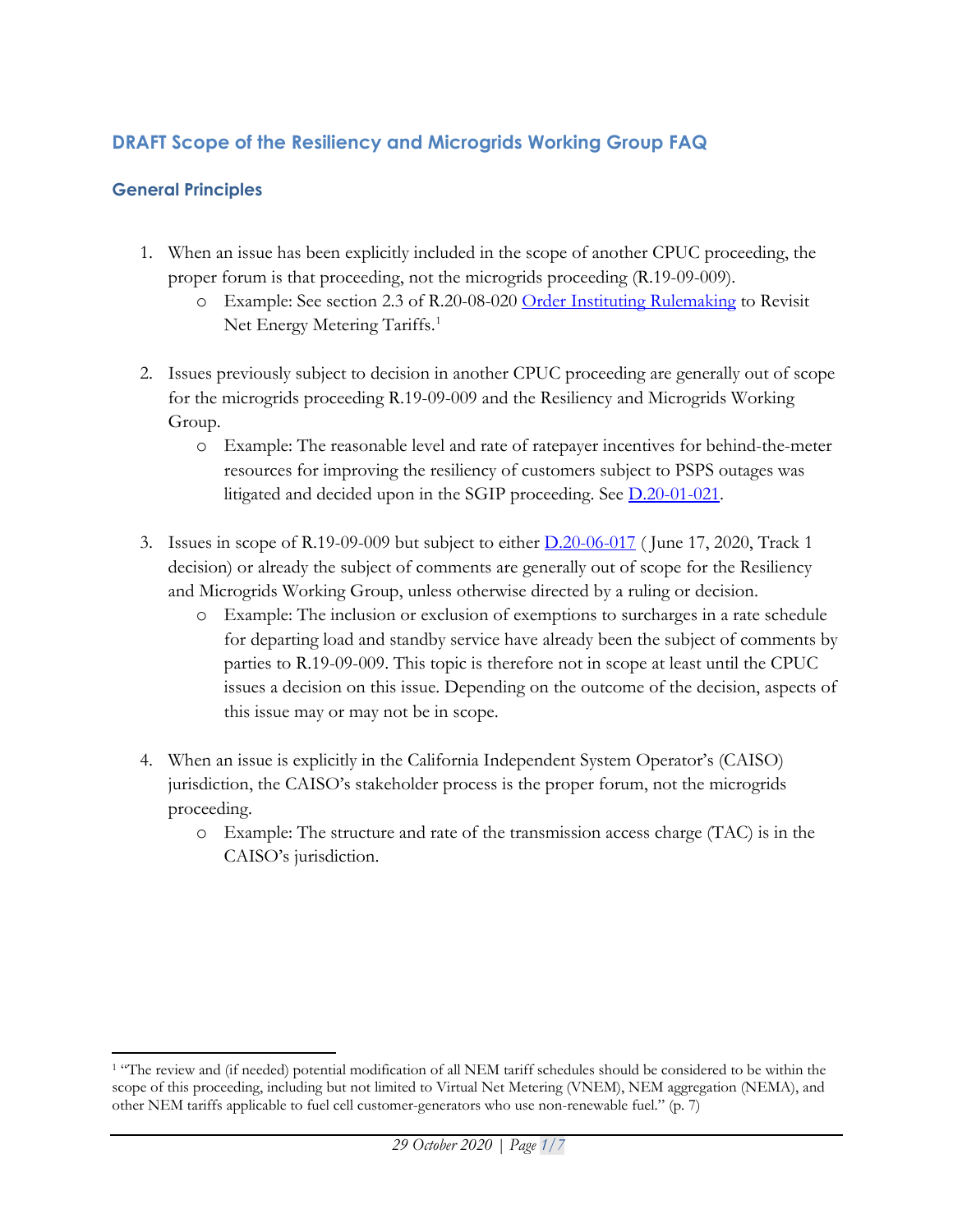#### **Issue-Specific Guidance**

- 1. The Resiliency and Microgrids Working Group is an appropriate forum for discussion of a tariff specific to microgrids, including rate schedules, rules, and agreements.
- 2. Staff proposes the Microgrids Working Group focus on tariff issues for multi-property infront-of-meter (IFOM) microgrids (Type III/IV) because there is a lack of defined pathways for interconnecting these resources and the lack of a tariff defining operational and contractual parameters for interaction with a utility's distribution system. IFOM microgrids are a significant gap in the existing regulatory scheme.
- 3. Issues related to single-property behind-the-meter (BTM) resources (Type I/II) are generally not in the scope of the Resiliency and Microgrids Working Group. BTM resources, whether islandable or not, are currently able to interconnect and export electricity under existing tariffs. In the case of qualifying storage resources and renewable generation, such resources receive ratepayer-funded monetary incentives via the Self Generation Incentive Program and Net Energy Metering, respectively. Pending issues for BTM resources (e.g., provision of grid services, revisions to interconnection process, electric vehicles) are being considered in other CPUC proceedings. There are a large number of proceedings covering these resource types and being included in a microgrid usually does not significantly change the fundamental policy considerations at stake. In addition, a separate, dedicated microgrid tariff for this type of microgrid was included in the [staff proposal](https://docs.cpuc.ca.gov/PublishedDocs/Efile/G000/M342/K195/342195599.PDF) released on 7/23/20 in R.19-09-009 and has already been the subject of comments by parties. Once the CPUC has acted on that proposal, depending on the outcome of that action, it may be appropriate to further consider policies related to this type of microgrid. It is inappropriate to use this venue to relitigate previously resolved issues formally adopted by the Commission.
- 4. Generally, parties have identified myriad scenarios where they propose modifications to the existing regulatory scheme for BTM resources. Parties who propose focusing on BTM microgrids should specifically identify issues they believe prevent deployment of BTM microgrids and that are not being considered in other CPUC proceedings (e.g., Rule 18 issues raised by the City of Long Beach). Staff anticipates seeking informal comments on such gaps once Track 2 of the R.19-09-009 concludes.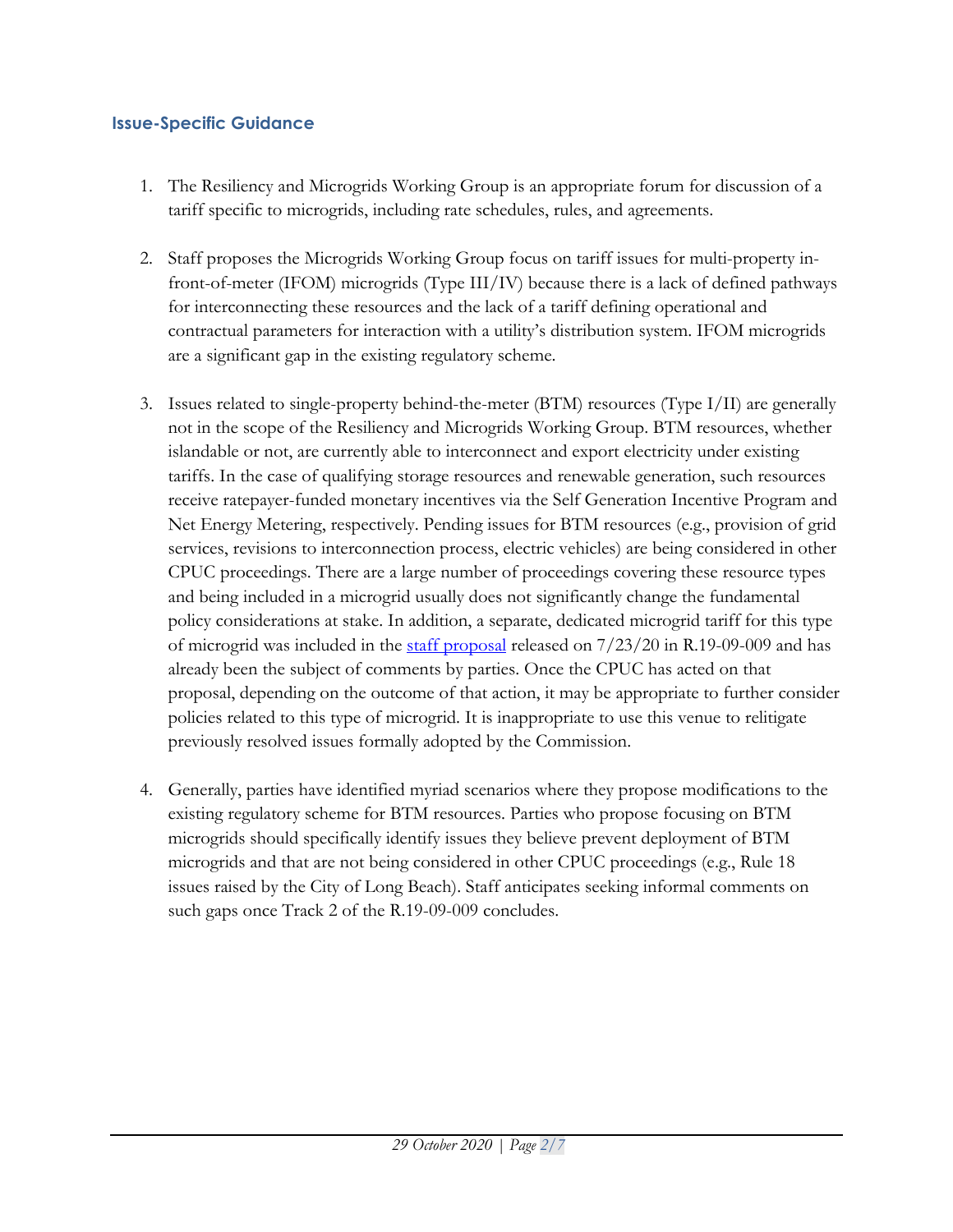### **DER Proceeding Directory: Where to Litigate Specific Issues**

(representative, but not comprehensive)

- Most issues that pertain to individual resources that could be included in a BTM microgrid: NEM, SGIP, DRP, IDER, Rule 21, or Demand Response (DR)
- Any changes to NEM tariffs: R.20-08-020
	- o Change compensation structure or policies to benefit resources that could be included in a BTM microgrid
	- o Expand resource eligibility, e.g., to non-renewable resources that could be included in a BTM microgrid
- Any changes to SGIP polices: R.20-05-012
	- o Change customer eligibility criteria to benefit resources that could be included in a BTM microgrid
	- o Change technology eligibility criteria to benefit resources that could be included in a BTM microgrid
	- o Change incentive levels to benefit resources that could be included in a BTM microgrid
- Any changes to Rule 21: R.17-07-007, Interconnection Discussion Forum
	- o Mandated timelines during interconnection process
	- o Interconnection study process and requirements
	- o Implementation of smart inverter requirements
- Any changes to DR policies: R.13-09-011, or future DR successor OIR
	- o Resource Adequacy & CAISO market services
	- o Demand side load flexibility
	- o Coordination between supply-side and demand-side programs.
	- o Aggregation and procurement of DR resources
- Policies related to financing options for BTM microgrids: R.20-08-022
	- o Overcoming "first cost" barrier
	- o Leveraging ratepayer funds by bringing in private capital
	- o Increasing sales of clean energy products and services
- Microgrid-specific issues and value of resiliency: R.19-09-009
	- o Value of resiliency
	- o Multi-property microgrid tariffs
	- o Microgrid controller technical specifications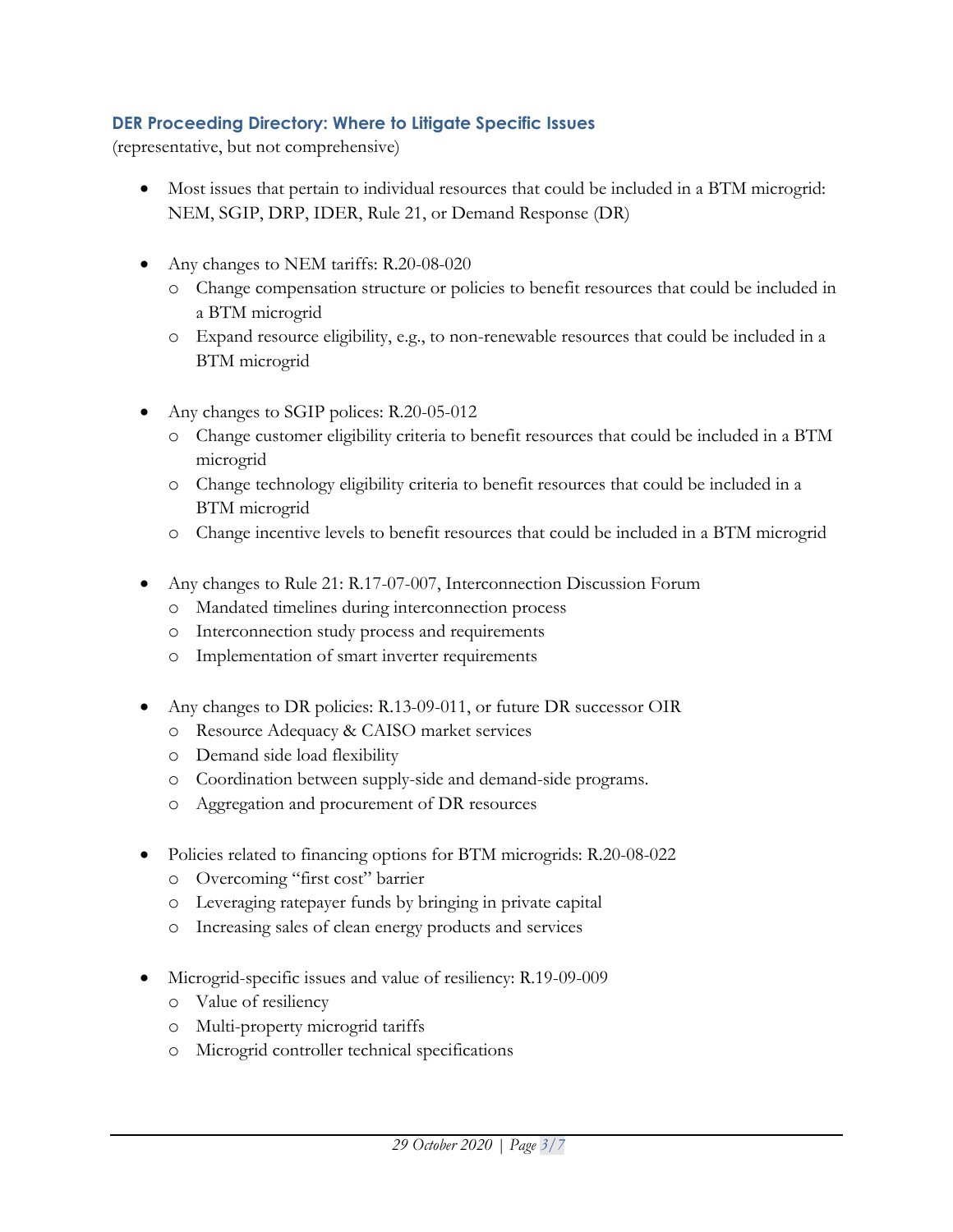# **Proceedings that Intersect with [R.19-09-009,](https://apps.cpuc.ca.gov/apex/f?p=401:56:0::NO:RP,57,RIR:P5_PROCEEDING_SELECT:R1909009) Order Instituting Rulemaking Regarding Microgrids Pursuant to Senate Bill 1339 and Resiliency Strategies**

- [R.20-08-022,](https://apps.cpuc.ca.gov/apex/f?p=401:56:0::NO:RP,57,RIR:P5_PROCEEDING_SELECT:R2008022) Order Instituting Rulemaking to Investigate and Design Clean Energy Financing Options for Electricity and Natural Gas Customers.
- [R.20-08-020,](https://apps.cpuc.ca.gov/apex/f?p=401:56:0::NO:RP,57,RIR:P5_PROCEEDING_SELECT:R2008020) Revisit Net Energy Metering Tariffs Pursuant to Decision D.16-01-044, and to Address Other Issues Related to Net Energy Metering.
- [R.20-05-012,](https://apps.cpuc.ca.gov/apex/f?p=401:56:0::NO:RP,57,RIR:P5_PROCEEDING_SELECT:R2005012) Order Instituting Rulemaking Regarding Policies, Procedures and Rules for the Self-Generation Incentive Program and Related Issues
- [R.18-12-006,](https://apps.cpuc.ca.gov/apex/f?p=401:56:0::NO:RP,57,RIR:P5_PROCEEDING_SELECT:R1812006) Continue the Development of Rates and Infrastructure for Vehicle Electrification.
- [R.18-12-005,](https://apps.cpuc.ca.gov/apex/f?p=401:56:0::NO:RP,57,RIR:P5_PROCEEDING_SELECT:R1812005) Examine Electric Utility De-Energization of Power Lines in Dangerous Conditions.
- [R.18-10-007,](https://apps.cpuc.ca.gov/apex/f?p=401:56:0::NO:RP,57,RIR:P5_PROCEEDING_SELECT:R1810007) Implement Electric Utility Wildfire Mitigation Plans Pursuant to Senate Bill 901 (2018).
- [R.17-07-007,](https://apps.cpuc.ca.gov/apex/f?p=401:56:0::NO:RP,57,RIR:P5_PROCEEDING_SELECT:R1707007) Consider Streamlining Interconnection of Distributed Energy Resources and Improvements to Rule 21.
- [R.14-10-003,](https://apps.cpuc.ca.gov/apex/f?p=401:56:0::NO:RP,57,RIR:P5_PROCEEDING_SELECT:R1410003) Create a Consistent Regulatory Framework for the Guidance, Planning and Evaluation of Integrated Distributed Energy Resources.
- [R.14-08-013,](https://apps.cpuc.ca.gov/apex/f?p=401:56:0::NO:RP,57,RIR:P5_PROCEEDING_SELECT:R1408013) Regarding Policies, Procedures and Rules for Development of Distribution Resources Plans Pursuant to Public Utilities Code Section 769. Note: This proceeding includes Distribution Investment Deferral Framework (DIDF) and Integration Capacity Analysis (ICA).
- [R.14-07-002,](https://apps.cpuc.ca.gov/apex/f?p=401:56:0::NO:RP,57,RIR:P5_PROCEEDING_SELECT:R1407002) Order Instituting Rulemaking to Develop a Successor to Existing Net Energy Metering Tariffs Pursuant to Public Utilities Code Section 2827.1, and to Address Other Issues Related to Net Energy Metering.
- [R.13-09-011,](https://apps.cpuc.ca.gov/apex/f?p=401:56:0::NO:RP,57,RIR:P5_PROCEEDING_SELECT:R1309011) Order Instituting Rulemaking to Enhance the Role of Demand Response in Meeting the State's Resource Planning Needs and Operational Requirements.
- [R.12-11-005,](https://apps.cpuc.ca.gov/apex/f?p=401:56:0::NO:RP,57,RIR:P5_PROCEEDING_SELECT:R1211005) Regarding Policies, Procedures and Rules for the California Solar Initiative, the Self-Generation Incentive Program and Other Distributed Generation Issues.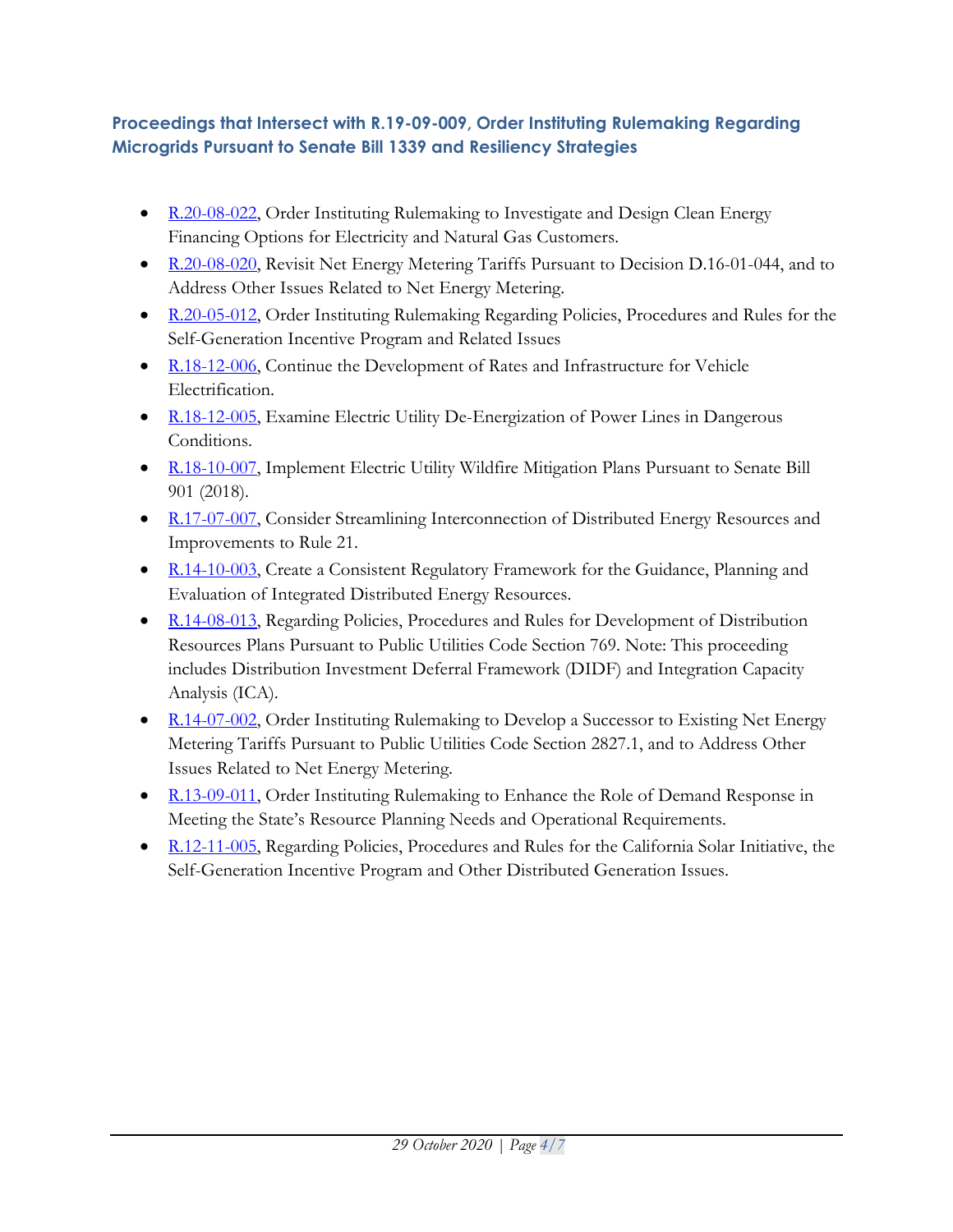# **Recurring Themes in the Microgrids Proceeding R.19-09-009 and Response from Staff**

Theme 1: Eligibility for NEM should be expanded to include other resource types, including nonrenewable fuels or pairing of energy storage with additional resource types beyond photovoltaic. Response 1: Statute limits NEM eligibility to renewable resources. See definitions of "eligible renewable energy resource" in [P.U.C. § 399.12\(e\)](http://leginfo.legislature.ca.gov/faces/codes_displaySection.xhtml?lawCode=PUC§ionNum=399.12.) and "renewable electrical generation facility" in [P.R.C. § 25741\(a\).](http://leginfo.legislature.ca.gov/faces/codes_displaySection.xhtml?lawCode=PRC§ionNum=25741.) Note also, that such questions are best raised within the context of the new NEM proceeding [\(R.20-08-020\)](https://apps.cpuc.ca.gov/apex/f?p=401:56:0::NO:RP,57,RIR:P5_PROCEEDING_SELECT:R2008020).

Theme 2: The sizing limits for individual Net Energy Metering (NEM) projects should be eliminated/increased so that NEM projects can be sized for export of electricity to support resiliency.

Response 2: Statute establishes limits on sizing for NEM eligibility. An "eligible customer-generator" must be "intended primarily to offset part or all of the customer's own electrical requirements." See [P.U.C. § 2827\(b\)\(4\).](http://leginfo.legislature.ca.gov/faces/codes_displaySection.xhtml?lawCode=PUC§ionNum=2827.&article=3) Projects greater than one megawatt that do not have significant impact on the distribution grid are allowed if "built to the size of the onsite load." See [P.U.C. § 2827.1\(b\)\(5\).](http://leginfo.legislature.ca.gov/faces/codes_displaySection.xhtml?lawCode=PUC§ionNum=2827.1.) The Legislature has included this limitation when authorizing monetary incentives for solar energy systems. See [P.U.C. § 2854\(d\)\(2\)](http://leginfo.legislature.ca.gov/faces/codes_displaySection.xhtml?lawCode=PUC§ionNum=2854.&article=1) and P.R.C. [§ 25782\(a\)\(2\).](http://leginfo.legislature.ca.gov/faces/codes_displaySection.xhtml?lawCode=PRC§ionNum=25782.)

Theme 3: NEM should explicitly allow pairing of energy storage with additional resource types beyond photovoltaics.

Response 3: NEM2 tariffs allow energy storage devices to be paired with renewable electrical generation facilities when the storage device either:

- i. meets the requirements for an "addition or enhancement" in the California Energy Commission's Renewables Portfolio Standard Guidebook, or
- ii. is eligible pursuant to D.14-05-033 and D.19-01-030 although it is not exclusively renewable charged.

Theme 4: Rule 21 should have explicit rules and fast track process for pairing of energy storage with additional resource types beyond photovoltaic.

Response 4: Issue for R.17-07-007. Developing criteria for pairing additional resource types with energy storage is a highly technical and time intensive endeavor and must be balanced with the expected number of applications for these project types and the consistency of project design within a resource type.

Theme 5: Rule 21 fast track interconnection process should be available to additional resource types. Response 5: Issue for R.17-07-007. [D.20-09-035](https://docs.cpuc.ca.gov/PublishedDocs/Published/G000/M347/K953/347953769.PDF) adopted multiple measures to further streamline the interconnection process, including removal of system size as a criterion for determining eligibility for fast track. See proposals 8 and A, finding of fact 5, and orders 1 and 8. Technical details of the project will continue to determine if supplemental review or system upgrades are required.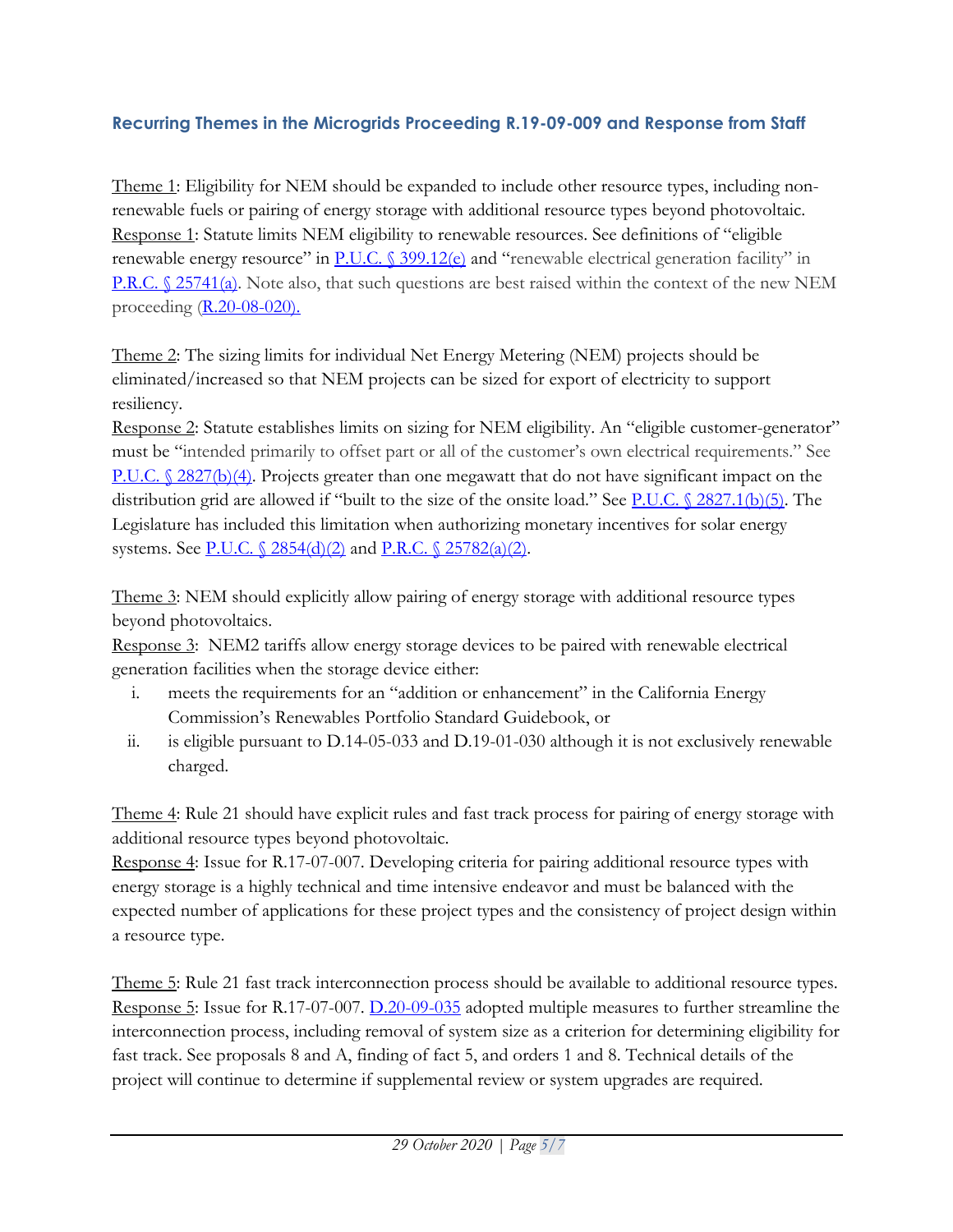Theme 6: The Self-Generation Incentive Program (SGIP) budget should be increased/reallocated. SGIP eligibility should be modified/expanded.

Response 6: SGIP budgets and eligibility are an issue for R.20-05-012 and/or R.12-11-005.

Theme 7: Vehicle to Grid/Building/Home should be piloted. Response 7: Issue for R.20-05-012 and/or R.18-12-006 and/or R.17-07-007. See Rule 21 Working Group 3 [Final Report](https://docs.cpuc.ca.gov/PublishedDocs/Efile/G000/M309/K943/309943907.PDF) p. 84 for table of existing V2G-AC pilots.

Theme 8: Vehicle to Grid/Building/Home should be explicitly allowed in Rule 21 and the technical requirements should be specified.

Response 8: Issue for R.17-07-007. See [D.20-09-035](https://docs.cpuc.ca.gov/PublishedDocs/Published/G000/M347/K953/347953769.PDF) proposals 23g and 23i, section 6, findings of fact 209-213 and 258-263, conclusions of law 75-76, and orders 44 and 53.

Theme 9: Microgrids should be excluded from various cost responsibility and nonbypassable surcharges.

Response 9: Some surcharges are established by statute. For example, see Wildfire Fund in P.U.C. §  $3289(a)(1)$ . Exemptions for some surcharges are established by statute. For example, see exemption of standby charge and preservation of other surcharges for NEM systems in P.U.C.  $\sqrt{2827(g)}$ . Statute may prohibit levying of additional surcharges in some scenarios. For example, see prohibition on new or additional surcharges for eligible fuel cell customer-generator in  $\underline{P.U.C.}$ [2827.10\(e\)\(1\).](https://leginfo.legislature.ca.gov/faces/codes_displaySection.xhtml?lawCode=PUC§ionNum=2827.10.&article=3.&highlight=true&keyword=standby) Utility rate schedules imposing the various surcharges are typically addressed during a separate CPUC proceeding to verify the resulting rate design is just and reasonable. Because exemptions from surcharges for departing load and standby service have already been the subject of comments in R.19-09-009, further discussion is generally out of scope for the Resiliency and Microgrids Working Group, unless otherwise directed by a ruling or decision

Theme 10: What tariff options allow export for a microgrid with a participating distributed energy resource (DER)<sup>[2](#page-5-0)</sup>?

Response 10: In general, a DER that participates in a microgrid has access to the same export tariffs whether the microgrid is in islanded mode or not. The tariffs available for export from a DER are the wholesale market tariffs (Wholesale Distribution Access Tariff or CAISO Tariff), NEM, and bilateral agreements for Qualifying Facilities<sup>[3](#page-5-1)</sup> (e.g., Renewable Market Adjusting Tariff, Bioenergy Market Adjusting Tariff, Enhanced Community Renewables Project Development Tariff) [4](#page-5-2) .

<span id="page-5-0"></span><sup>&</sup>lt;sup>2</sup> Typically, there is no difference in treatment between DERs that participate in a microgrid and ones that do not.<br><sup>3</sup> Qualifying Facility (QF), as defined by the Federal Energy Regulatory Commission (FERC). See <u>16 U.S</u>

<span id="page-5-1"></span>[<sup>18</sup> C.F.R. § 292.304\(a\)\(2\).](https://www.ecfr.gov/cgi-bin/text-idx?SID=4908c4af8971131008ea43e64c28e3ee&mc=true&node=pt18.1.292&rgn=div5#se18.1.292_1304)

<span id="page-5-2"></span><sup>4</sup> This is a non-exhaustive list.